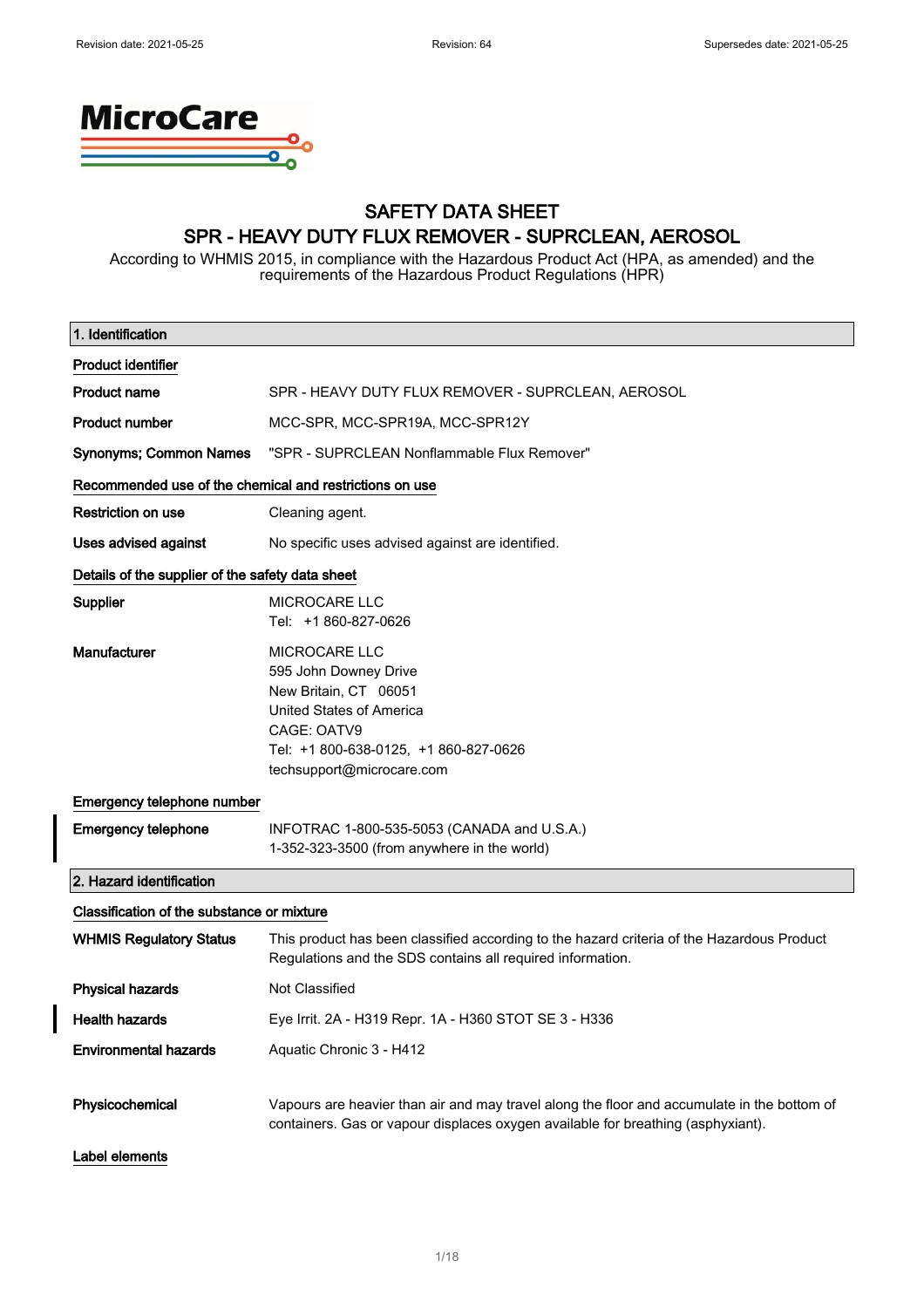60-80% Trade secret

## SPR - HEAVY DUTY FLUX REMOVER - SUPRCLEAN, AEROSOL

#### Hazard pictograms

| Signal word                       | Danger                                                                                                                                                                                                                                                                                                                                                                                                                                                                                                                                                                                                       |
|-----------------------------------|--------------------------------------------------------------------------------------------------------------------------------------------------------------------------------------------------------------------------------------------------------------------------------------------------------------------------------------------------------------------------------------------------------------------------------------------------------------------------------------------------------------------------------------------------------------------------------------------------------------|
| <b>Hazard statements</b>          | H319 Causes serious eye irritation.<br>H360 May damage fertility or the unborn child.<br>H336 May cause drowsiness or dizziness.<br>H412 Harmful to aquatic life with long lasting effects.                                                                                                                                                                                                                                                                                                                                                                                                                  |
| <b>Precautionary statements</b>   | P210 Keep away from heat, hot surfaces, sparks, open flames and other ignition sources. No<br>smoking.<br>P211 Do not spray on an open flame or other ignition source.<br>P251 Do not pierce or burn, even after use.<br>P261 Avoid breathing vapour/ spray.<br>P280 Wear protective gloves/ protective clothing/ eye protection/ face protection.<br>P314 Get medical advice/ attention if you feel unwell.<br>$P410+P412$ Protect from sunlight. Do not expose to temperatures exceeding 50 $^{\circ}$ C/122 $^{\circ}$ F.<br>P501 Dispose of contents/ container in accordance with national regulations. |
| Supplemental label<br>information | EUH210 Safety data sheet available on request. RCH001a For use in industrial installations<br>only.                                                                                                                                                                                                                                                                                                                                                                                                                                                                                                          |
| Contains                          | trans-1,2-DICHLOROETHYLENE, METHANOL                                                                                                                                                                                                                                                                                                                                                                                                                                                                                                                                                                         |

#### Other hazards

This product contains a substance classified as PBT.

### 3. Composition/information on ingredients

#### Mixtures

| trans-1,2-DICHLOROETHYLENE |  |
|----------------------------|--|
|----------------------------|--|

CAS number: 156-60-5

### Classification

Flam. Liq. 2 - H225 Acute Tox. 4 - H332 Eye Irrit. 2A - H319 STOT SE 3 - H336 Aquatic Chronic 3 - H412

#### HFC-134a Tetrafluoroethane 10-30% and 10-30% and 10-30% and 10-30% and 10-30% and 10-30%

CAS number: 811-97-2

#### **Classification**

Press. Gas, Liquefied - H280 Simple Asphyxiants - Category 1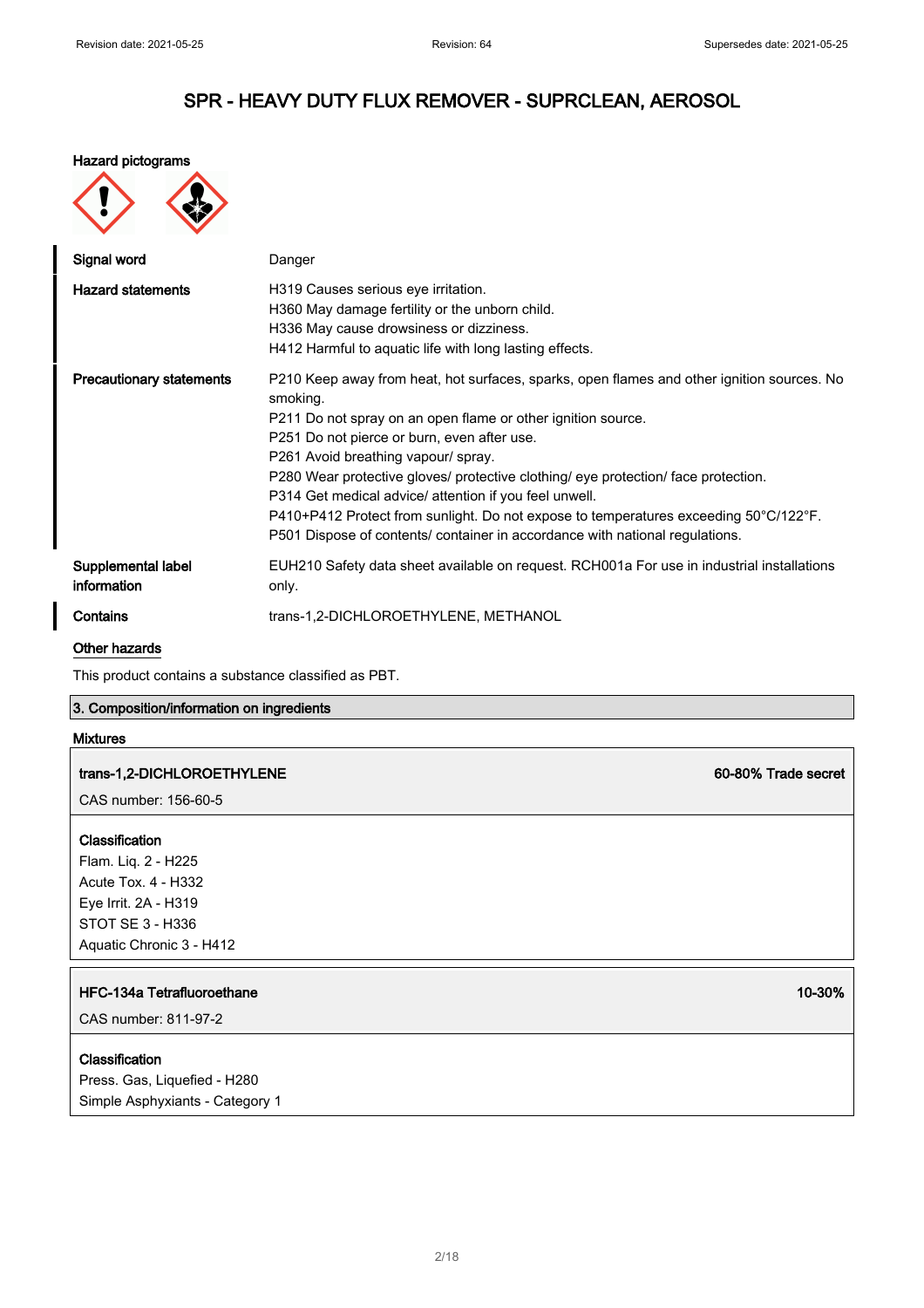# 1,1,1,2,2,3,4,5,5,5-decafluoropentane 15-40% Trade secret CAS number: 138495-42-8 Classification Aquatic Chronic 3 - H412 ETHANOL 1-5% CAS number: 64-17-5 **Classification** Flam. Liq. 2 - H225 METHANOL 0.1-1% Trade secret CAS number: 67-56-1 Classification Flam. Liq. 2 - H225 Acute Tox. 3 - H301 Acute Tox. 3 - H311 Acute Tox. 3 - H331 Eye Irrit. 2A - H319 Repr. 1A - H360 STOT SE 1 - H370 ISOBUTYL METHYL KETONE 0.1-1% Trade secret CAS number: 108-10-1 Classification Flam. Liq. 2 - H225 Acute Tox. 4 - H332 Eye Irrit. 2 - H319 STOT SE 3 - H335 ETHYL ACETATE 0.1-1% Trade secret CAS number: 141-78-6 Classification Flam. Liq. 2 - H225 Eye Irrit. 2 - H319 STOT SE 3 - H336 The full text for all hazard statements is displayed in Section 16. Composition comments TSCA: The ingredients of this product are on the TSCA Inventory. The exact percentage

(concentration) of composition has been withheld as a trade secret in accordance with paragraph (i) of CFR 1900.1200

**Composition** 

- 4. First-aid measures
- Description of first aid measures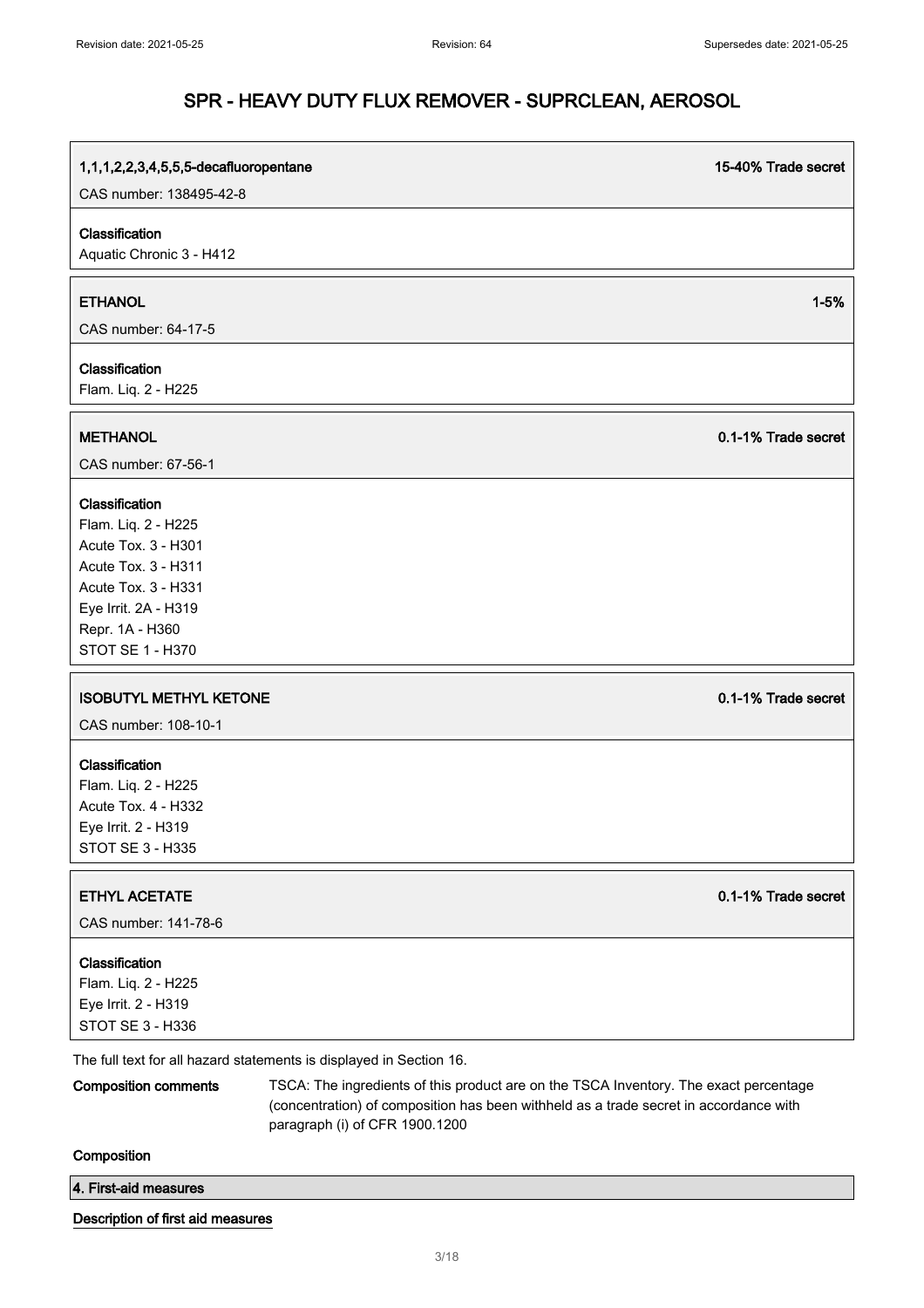| <b>General information</b>                          | If in doubt, get medical attention promptly. Show this Safety Data Sheet to the medical<br>personnel.                                                                                                                                                                                                                                                                                                                                                                                                                                                                                    |
|-----------------------------------------------------|------------------------------------------------------------------------------------------------------------------------------------------------------------------------------------------------------------------------------------------------------------------------------------------------------------------------------------------------------------------------------------------------------------------------------------------------------------------------------------------------------------------------------------------------------------------------------------------|
| Inhalation                                          | Move affected person to fresh air and keep warm and at rest in a position comfortable for<br>breathing. Maintain an open airway. Loosen tight clothing such as collar, tie or belt. When<br>breathing is difficult, properly trained personnel may assist affected person by administering<br>oxygen. Get medical attention. Place unconscious person on their side in the recovery<br>position and ensure breathing can take place.                                                                                                                                                     |
| Ingestion                                           | Rinse mouth thoroughly with water. Get medical advice/attention if you feel unwell. Do not<br>induce vomiting unless under the direction of medical personnel.                                                                                                                                                                                                                                                                                                                                                                                                                           |
| <b>Skin contact</b>                                 | Rinse with water.                                                                                                                                                                                                                                                                                                                                                                                                                                                                                                                                                                        |
| Eye contact                                         | Remove any contact lenses and open eyelids wide apart. Rinse with water. Get medical<br>attention if any discomfort continues.                                                                                                                                                                                                                                                                                                                                                                                                                                                           |
| <b>Protection of first aiders</b>                   | First aid personnel should wear appropriate protective equipment during any rescue.                                                                                                                                                                                                                                                                                                                                                                                                                                                                                                      |
|                                                     | Most important symptoms and effects, both acute and delayed                                                                                                                                                                                                                                                                                                                                                                                                                                                                                                                              |
| <b>General information</b>                          | The severity of the symptoms described will vary dependent on the concentration and the<br>length of exposure.                                                                                                                                                                                                                                                                                                                                                                                                                                                                           |
| Inhalation                                          | A single exposure may cause the following adverse effects: Headache. Exhaustion and<br>weakness.                                                                                                                                                                                                                                                                                                                                                                                                                                                                                         |
| Ingestion                                           | No specific symptoms known.                                                                                                                                                                                                                                                                                                                                                                                                                                                                                                                                                              |
| Skin contact                                        | No specific symptoms known.                                                                                                                                                                                                                                                                                                                                                                                                                                                                                                                                                              |
| Eye contact                                         | No specific symptoms known. May be slightly irritating to eyes.                                                                                                                                                                                                                                                                                                                                                                                                                                                                                                                          |
|                                                     | Indication of any immediate medical attention and special treatment needed                                                                                                                                                                                                                                                                                                                                                                                                                                                                                                               |
| Notes for the doctor                                | Treat symptomatically.                                                                                                                                                                                                                                                                                                                                                                                                                                                                                                                                                                   |
| 5. Fire-fighting measures                           |                                                                                                                                                                                                                                                                                                                                                                                                                                                                                                                                                                                          |
| <b>Extinguishing media</b>                          |                                                                                                                                                                                                                                                                                                                                                                                                                                                                                                                                                                                          |
| Suitable extinguishing media                        | The product is not flammable. Extinguish with alcohol-resistant foam, carbon dioxide, dry<br>powder or water fog. Use fire-extinguishing media suitable for the surrounding fire.                                                                                                                                                                                                                                                                                                                                                                                                        |
| Unsuitable extinguishing<br>media                   | Do not use water jet as an extinguisher, as this will spread the fire.                                                                                                                                                                                                                                                                                                                                                                                                                                                                                                                   |
| Specific hazards arising from the hazardous product |                                                                                                                                                                                                                                                                                                                                                                                                                                                                                                                                                                                          |
| Specific hazards                                    | Containers can burst violently or explode when heated, due to excessive pressure build-up.<br>This product is toxic.                                                                                                                                                                                                                                                                                                                                                                                                                                                                     |
| Hazardous combustion<br>products                    | Thermal decomposition or combustion products may include the following substances: Toxic<br>gases or vapours.                                                                                                                                                                                                                                                                                                                                                                                                                                                                            |
| <b>Advice for firefighters</b>                      |                                                                                                                                                                                                                                                                                                                                                                                                                                                                                                                                                                                          |
| Protective actions during<br>firefighting           | Avoid breathing fire gases or vapours. Evacuate area. Keep upwind to avoid inhalation of<br>gases, vapours, fumes and smoke. Ventilate closed spaces before entering them. Cool<br>containers exposed to heat with water spray and remove them from the fire area if it can be<br>done without risk. Cool containers exposed to flames with water until well after the fire is out.<br>If a leak or spill has not ignited, use water spray to disperse vapours and protect men stopping<br>the leak. Avoid discharge to the aquatic environment. Control run-off water by containing and |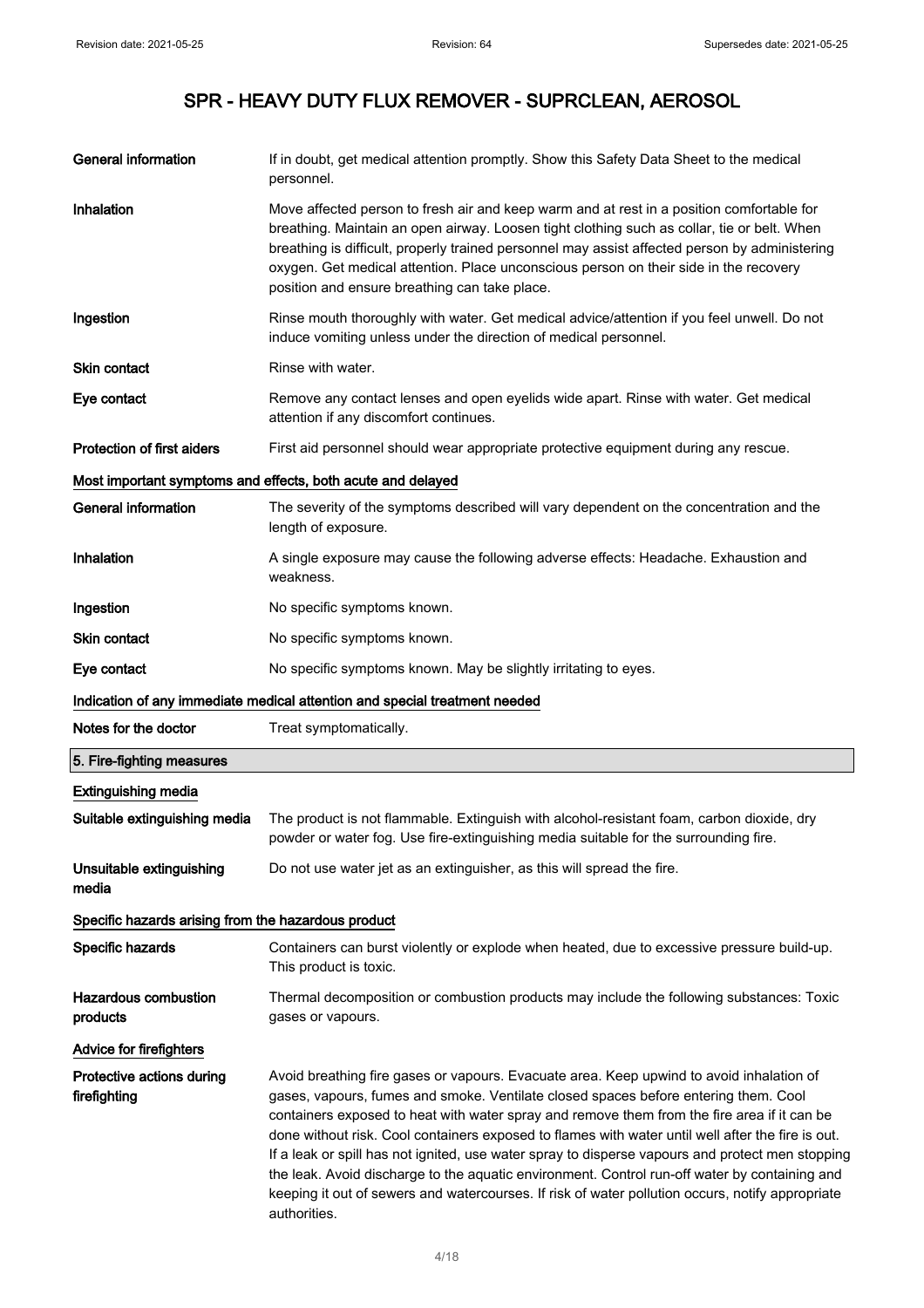## Special protective equipment for firefighters Wear positive-pressure self-contained breathing apparatus (SCBA) and appropriate protective clothing. Firefighter's clothing that provides a basic level of protection during chemical incidents is defined by the Canada Occupational Health and Safety Regulations, by provincial guidelines on occupational health and safety or by NFPA standards if applicable. 6. Accidental release measures Personal precautions, protective equipment and emergency procedures Personal precautions Wear protective clothing as described in Section 8 of this safety data sheet. No action shall be taken without appropriate training or involving any personal risk. Do not touch or walk into spilled material. Avoid inhalation of vapours and spray/mists. Use suitable respiratory protection if ventilation is inadequate. Environmental precautions Environmental precautions Avoid discharge into drains or watercourses or onto the ground. Avoid discharge to the aquatic environment. Methods and material for containment and cleaning up Methods for cleaning up Wear protective clothing as described in Section 8 of this safety data sheet. Clear up spills immediately and dispose of waste safely. Provide adequate ventilation. Small Spillages: Collect spillage. Large Spillages: Absorb spillage with non-combustible, absorbent material. The contaminated absorbent may pose the same hazard as the spilled material. Collect and place in suitable waste disposal containers and seal securely. Label the containers containing waste and contaminated materials and remove from the area as soon as possible. Flush contaminated area with plenty of water. Wash thoroughly after dealing with a spillage. Dangerous for the environment. Do not empty into drains. For waste disposal, see Section 13. Reference to other sections Reference to other sections For personal protection, see Section 8. See Section 11 for additional information on health hazards. See Section 12 for additional information on ecological hazards. For waste disposal, see Section 13. 7. Handling and storage Precautions for safe handling Usage precautions Read and follow manufacturer's recommendations. Wear protective clothing as described in Section 8 of this safety data sheet. Keep away from food, drink and animal feeding stuffs. Handle all packages and containers carefully to minimize spills. Keep container tightly sealed when not in use. Avoid the formation of mists. Avoid discharge to the aquatic environment. Do not handle until all safety precautions have been read and understood. Do not handle broken packages without protective equipment. Do not reuse empty containers. Advice on general occupational hygiene Wash promptly if skin becomes contaminated. Take off contaminated clothing. Wash contaminated clothing before reuse. Conditions for safe storage, including any incompatibilities Storage precautions Store away from incompatible materials (see Section 10). Keep only in the original container. Keep container tightly closed, in a cool, well ventilated place. Keep containers upright. Protect containers from damage. Storage class Miscellaneous hazardous material storage. Specific end use(s) Specific end use(s) The identified uses for this product are detailed in Section 1.

8. Exposure controls/Personal protection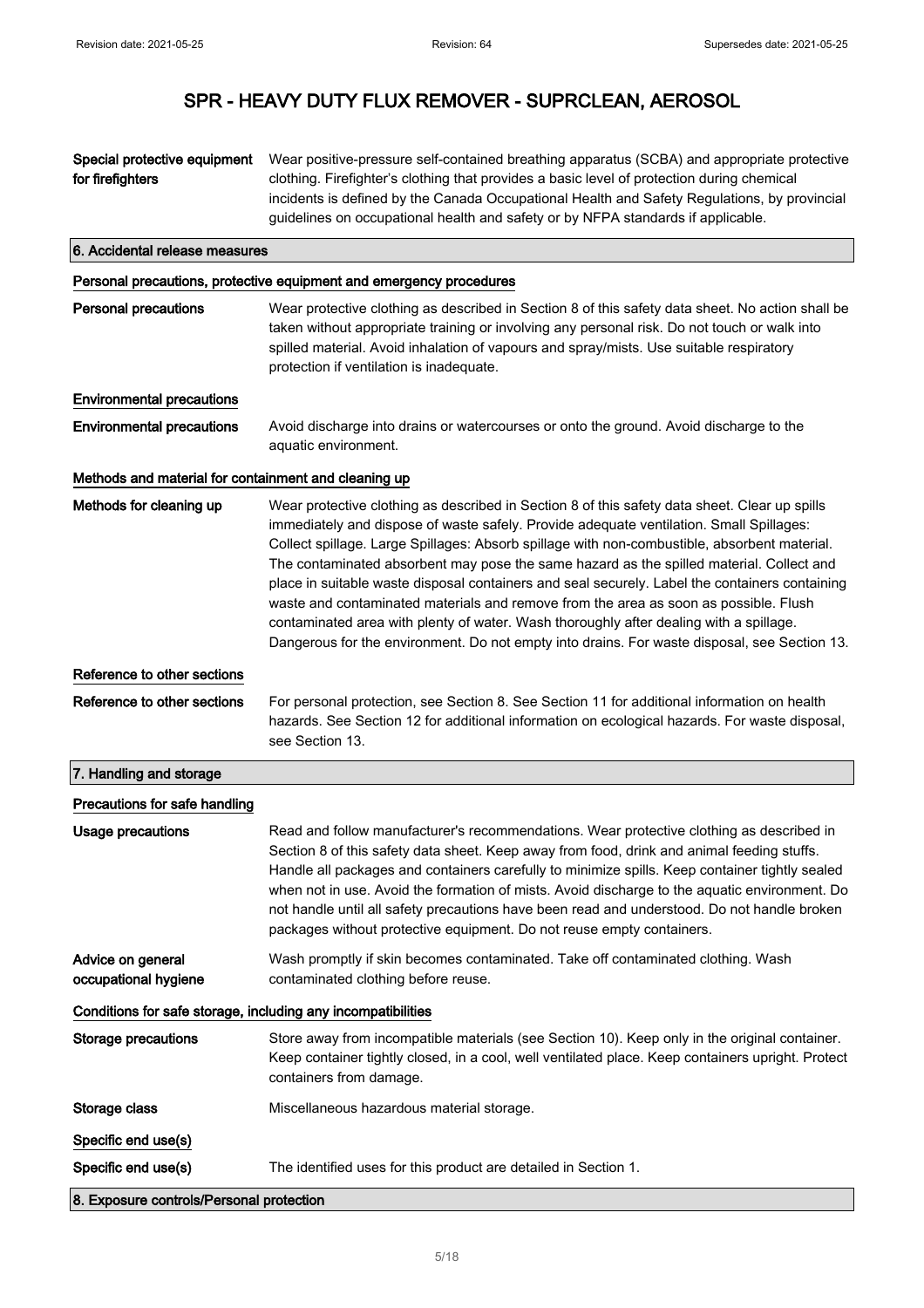#### Control parameters

#### Occupational exposure limits

### trans-1,2-DICHLOROETHYLENE

Long-term exposure limit (8-hour TWA): ACGIH 200 ppm 793 mg/m<sup>3</sup>

#### HFC-134a Tetrafluoroethane

Long-term exposure limit (8-hour TWA): OES 4240 mg/m<sup>3</sup>

### **ETHANOL**

Short-term exposure limit (15-minute): ACGIH 1000 ppm 1880 mg/m<sup>3</sup> A3

### **METHANOL**

Long-term exposure limit (8-hour TWA): ACGIH 200 ppm 262 mg/m<sup>3</sup> Short-term exposure limit (15-minute): ACGIH 250 ppm 328 mg/m<sup>3</sup> Sk

### ISOBUTYL METHYL KETONE

Long-term exposure limit (8-hour TWA): ACGIH 20 ppm 82 mg/m<sup>3</sup> Short-term exposure limit (15-minute): ACGIH 75 ppm 307 mg/m<sup>3</sup> A3

### ETHYL ACETATE

Long-term exposure limit (8-hour TWA): ACGIH 400 ppm 1440 mg/m<sup>3</sup> ACGIH = American Conference of Governmental Industrial Hygienists.

A3 = Confirmed Animal Carcinogen with Unknown Relevance to Humans. Sk = Danger of cutaneous absorption.

#### Exposure controls

#### Protective equipment



| Appropriate engineering<br>controls | Provide adequate general and local exhaust ventilation. Ensure the ventilation system is<br>regularly maintained and tested. Good general ventilation should be adequate to control<br>worker exposure to airborne contaminants. Observe any occupational exposure limits for the<br>product or ingredients. |
|-------------------------------------|--------------------------------------------------------------------------------------------------------------------------------------------------------------------------------------------------------------------------------------------------------------------------------------------------------------|
| Eye/face protection                 | Unless the assessment indicates a higher degree of protection is required, the following<br>protection should be worn: Tight-fitting safety glasses.                                                                                                                                                         |
| Hand protection                     | No specific hand protection recommended. Avoid contact with skin.                                                                                                                                                                                                                                            |
| Other skin and body<br>protection   | Wear appropriate clothing to prevent repeated or prolonged skin contact.                                                                                                                                                                                                                                     |
| Hygiene measures                    | Wash after use and before eating, smoking and using the toilet. Do not eat, drink or smoke<br>when using this product.                                                                                                                                                                                       |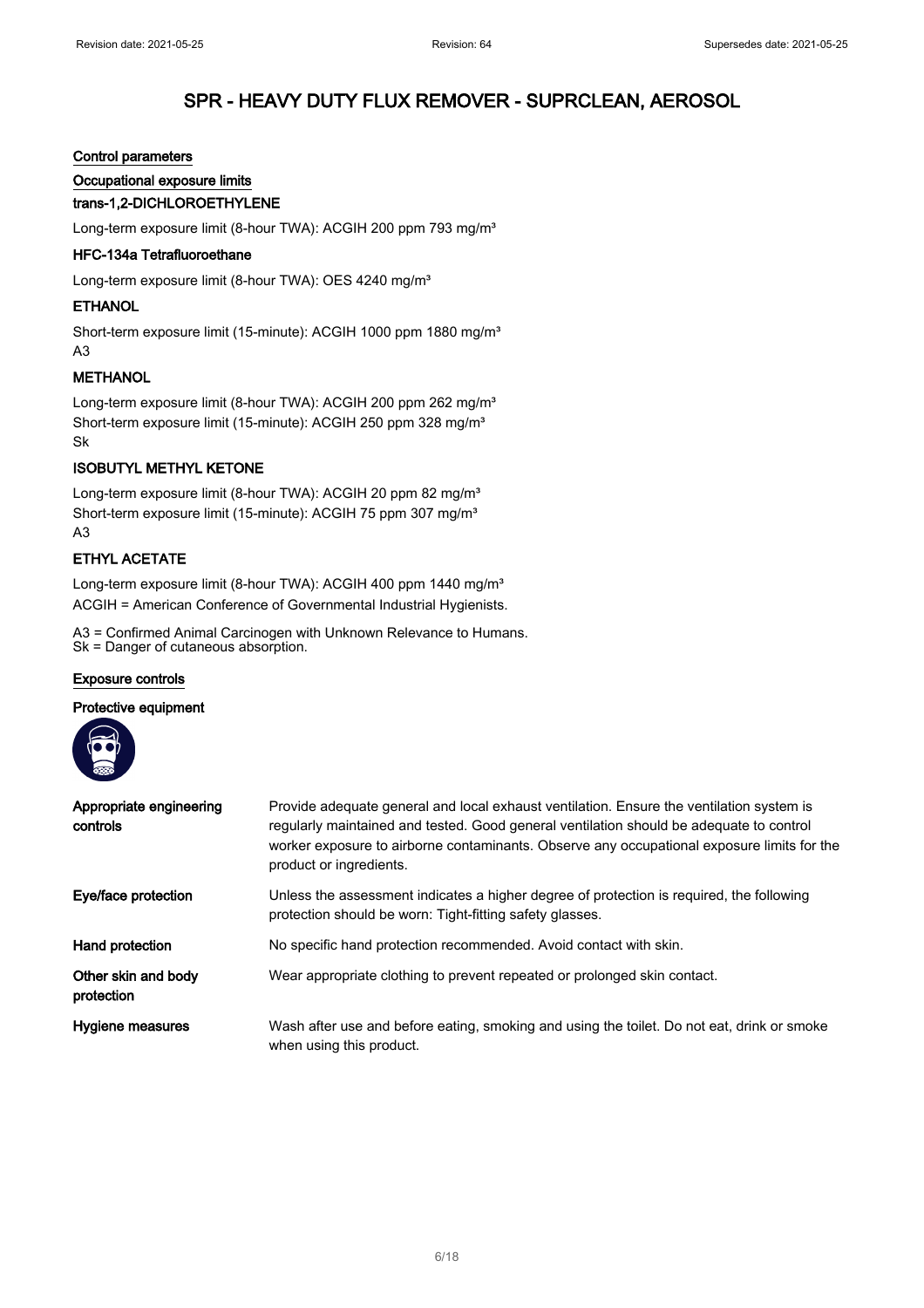| <b>Respiratory protection</b>      | Ensure all respiratory protective equipment is suitable for its intended use and is NIOSH<br>approved. Check that the respirator fits tightly and the filter is changed regularly. Gas and<br>combination filter cartridges should comply with the Canadian regulation on health and safety<br>at work, SOR/86-304, Part XII (12.7), and any relevant provincial regulation relating to health<br>and safety at work. Full face mask respirators with replaceable filter cartridges should comply<br>with the Canadian regulation on health and safety at work, SOR/86-304, Part XII (12.7), and<br>any relevant provincial regulation relating to health and safety at work. Half mask and quarter<br>mask respirators with replaceable filter cartridges should comply with the Canadian regulation<br>on health and safety at work, SOR/86-304, Part XII (12.7), and any relevant provincial<br>regulation relating to health and safety at work. |
|------------------------------------|------------------------------------------------------------------------------------------------------------------------------------------------------------------------------------------------------------------------------------------------------------------------------------------------------------------------------------------------------------------------------------------------------------------------------------------------------------------------------------------------------------------------------------------------------------------------------------------------------------------------------------------------------------------------------------------------------------------------------------------------------------------------------------------------------------------------------------------------------------------------------------------------------------------------------------------------------|
| Environmental exposure<br>controls | Keep container tightly sealed when not in use. Emissions from ventilation or work process<br>equipment should be checked to ensure they comply with the requirements of environmental<br>protection legislation. In some cases, fume scrubbers, filters or engineering modifications to<br>the process equipment will be necessary to reduce emissions to acceptable levels.                                                                                                                                                                                                                                                                                                                                                                                                                                                                                                                                                                         |

### 9. Physical and chemical properties

| Information on basic physical and chemical properties |                                                                                      |  |
|-------------------------------------------------------|--------------------------------------------------------------------------------------|--|
| Appearance                                            | Clear liquid.                                                                        |  |
| Colour                                                | Colourless.                                                                          |  |
| Odour                                                 | Slight. Ether.                                                                       |  |
| <b>Odour threshold</b>                                | No information available.                                                            |  |
| pH                                                    | No information available.                                                            |  |
| <b>Melting point</b>                                  | No information available.                                                            |  |
| Initial boiling point and range                       | 41°C/106°F @ 101.3 kPa                                                               |  |
| Flash point                                           | The product is not flammable.                                                        |  |
| <b>Evaporation rate</b>                               | No information available.                                                            |  |
| <b>Evaporation factor</b>                             | No information available.                                                            |  |
| Flammability (solid, gas)                             | Not applicable.                                                                      |  |
| Upper/lower flammability or<br>explosive limits       | Upper flammable/explosive limit: 14.4 %(V) Lower flammable/explosive limit: 5.0 %(V) |  |
| Other flammability                                    | The product is not flammable.                                                        |  |
| Vapour pressure                                       | 37.9 kPa @ 20°C                                                                      |  |
| Vapour density                                        | 3.4                                                                                  |  |
| <b>Relative density</b>                               | $1.26$ g/cc                                                                          |  |
| <b>Bulk density</b>                                   | No information available.                                                            |  |
| Solubility(ies)                                       | 0.3 % water @ 20°C                                                                   |  |
| <b>Partition coefficient</b>                          | No information available.                                                            |  |
| Auto-ignition temperature                             | No information available.                                                            |  |
| <b>Decomposition Temperature</b>                      | No information available.                                                            |  |
| <b>Viscosity</b>                                      | 0.48 cP @ 20°C                                                                       |  |
| <b>Explosive properties</b>                           | No information available.                                                            |  |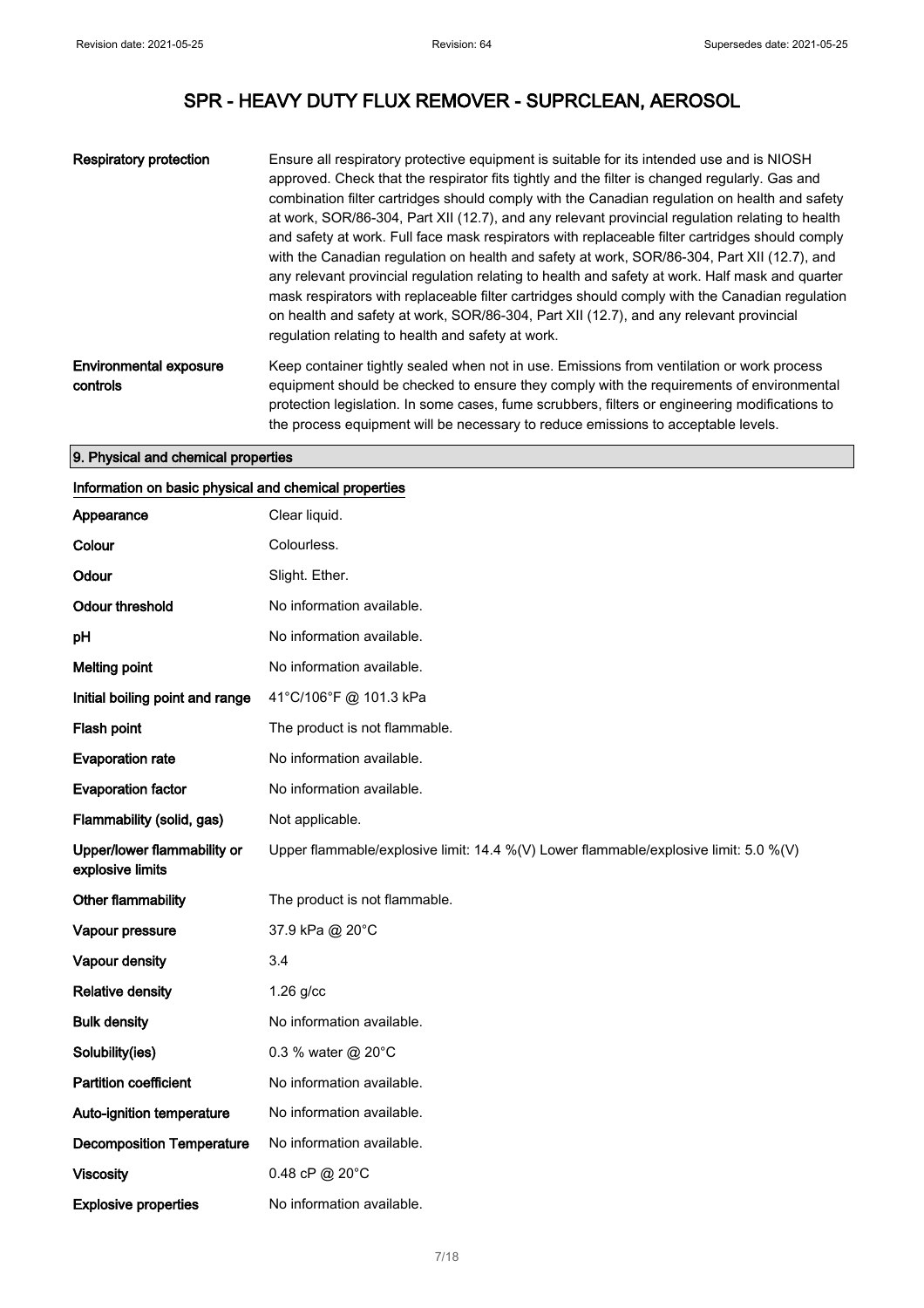| <b>Oxidising properties</b>                                         | Not known.                                                                                                                                                            |
|---------------------------------------------------------------------|-----------------------------------------------------------------------------------------------------------------------------------------------------------------------|
| <b>Global Warming Potential</b><br>(GWP)                            |                                                                                                                                                                       |
| Surface tension                                                     |                                                                                                                                                                       |
| Refractive index                                                    | No information available.                                                                                                                                             |
| Particle size                                                       | No information available.                                                                                                                                             |
| Molecular weight                                                    | Not applicable.                                                                                                                                                       |
| <b>Volatility</b>                                                   | 100%                                                                                                                                                                  |
| Saturation concentration                                            | No information available.                                                                                                                                             |
| <b>Critical temperature</b>                                         | No information available.                                                                                                                                             |
| Volatile organic compound                                           | This product contains a maximum VOC content of 1080 g/l.                                                                                                              |
| Heat of vaporization (at boiling<br>point), cal/g (Btu/lb)          |                                                                                                                                                                       |
| 10. Stability and reactivity                                        |                                                                                                                                                                       |
| <b>Reactivity</b>                                                   | See the other subsections of this section for further details.                                                                                                        |
| <b>Stability</b>                                                    | Stable at normal ambient temperatures and when used as recommended. Stable under the<br>prescribed storage conditions.                                                |
| Possibility of hazardous<br>reactions                               | No potentially hazardous reactions known.                                                                                                                             |
| <b>Conditions to avoid</b>                                          | There are no known conditions that are likely to result in a hazardous situation.                                                                                     |
| Materials to avoid                                                  | No specific material or group of materials is likely to react with the product to produce a<br>hazardous situation.                                                   |
| Hazardous decomposition<br>products                                 | Does not decompose when used and stored as recommended. Thermal decomposition or<br>combustion products may include the following substances: Toxic gases or vapours. |
| 11. Toxicological information                                       |                                                                                                                                                                       |
| Information on toxicological effects                                |                                                                                                                                                                       |
| Acute toxicity - oral<br>Notes (oral LD <sub>50</sub> )             | Based on available data the classification criteria are not met.                                                                                                      |
| ATE oral (mg/kg)                                                    | 62,912.87                                                                                                                                                             |
| Acute toxicity - dermal<br>Notes (dermal LD <sub>50</sub> )         | Based on available data the classification criteria are not met.                                                                                                      |
| ATE dermal (mg/kg)                                                  | 188,738.6                                                                                                                                                             |
| Acute toxicity - inhalation<br>Notes (inhalation LC <sub>50</sub> ) | Acute Tox. 4 - H332 Harmful if inhaled.                                                                                                                               |
| ATE inhalation (vapours mg/l)                                       | 21.41                                                                                                                                                                 |
| ATE inhalation (dusts/mists<br>mg/l)                                | 314.56                                                                                                                                                                |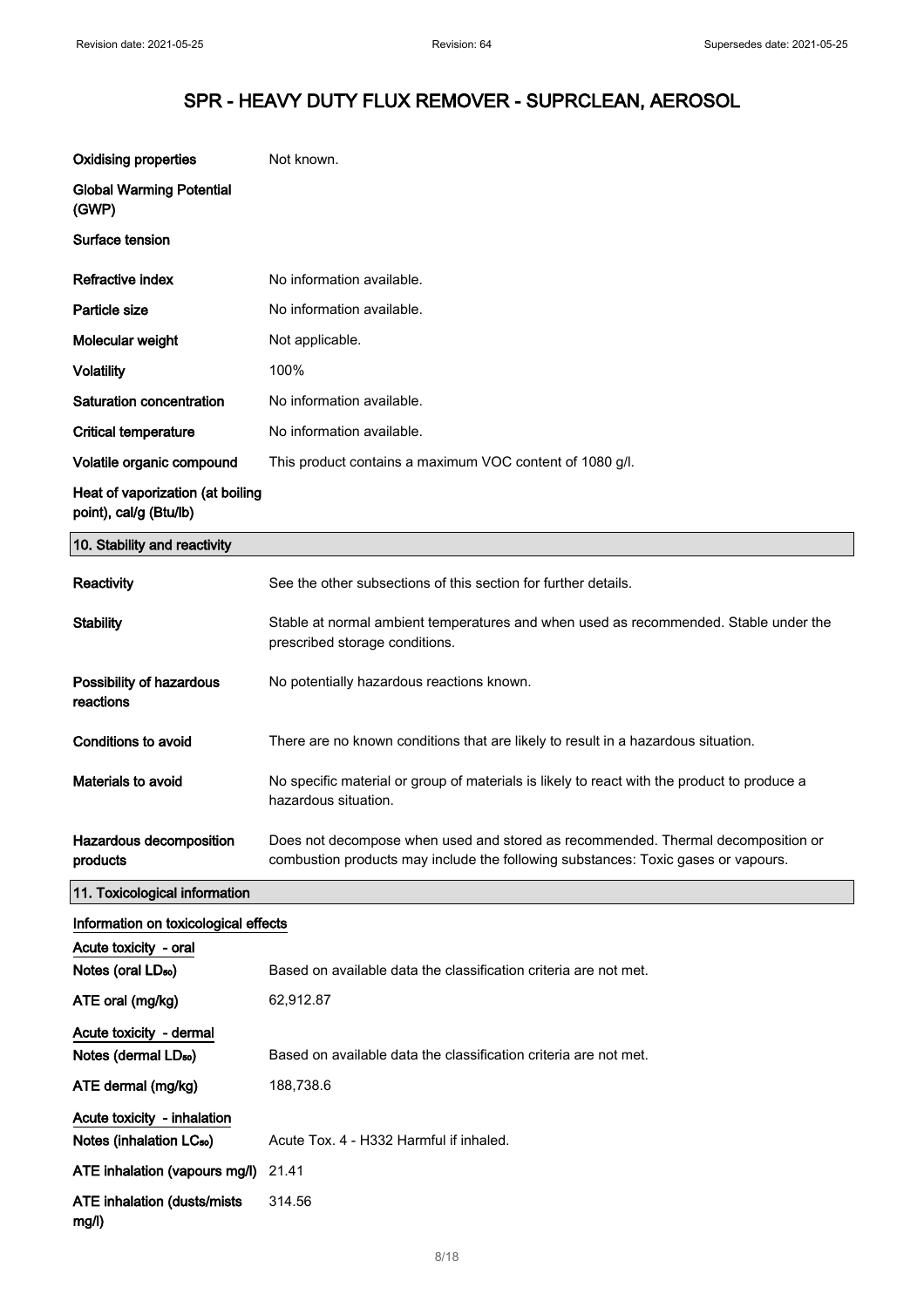| Skin corrosion/irritation                                            |                                                                                                                |
|----------------------------------------------------------------------|----------------------------------------------------------------------------------------------------------------|
| Animal data                                                          | Based on available data the classification criteria are not met.                                               |
| Serious eye damage/irritation<br>Serious eye damage/irritation       | Based on available data the classification criteria are not met.                                               |
| <b>Respiratory sensitization</b><br><b>Respiratory sensitization</b> | Based on available data the classification criteria are not met.                                               |
| <b>Skin sensitization</b><br><b>Skin sensitization</b>               | Based on available data the classification criteria are not met.                                               |
| Germ cell mutagenicity<br>Genotoxicity - in vitro                    | Based on available data the classification criteria are not met.                                               |
| Carcinogenicity<br>Carcinogenicity                                   | Based on available data the classification criteria are not met.                                               |
| <b>IARC</b> carcinogenicity                                          | Contains a substance/a group of substances which may cause cancer. IARC Group 1<br>Carcinogenic to humans.     |
| Reproductive toxicity<br>Reproductive toxicity - fertility           | Based on available data the classification criteria are not met.                                               |
| Reproductive toxicity -<br>development                               | Based on available data the classification criteria are not met.                                               |
| Specific target organ toxicity - single exposure                     |                                                                                                                |
| STOT - single exposure                                               | Not classified as a specific target organ toxicant after a single exposure.                                    |
| Specific target organ toxicity - repeated exposure                   |                                                                                                                |
| STOT - repeated exposure                                             | Not classified as a specific target organ toxicant after repeated exposure.                                    |
| <b>Aspiration hazard</b><br>Aspiration hazard                        | Based on available data the classification criteria are not met.                                               |
| <b>General information</b>                                           | The severity of the symptoms described will vary dependent on the concentration and the<br>length of exposure. |
| Inhalation                                                           | A single exposure may cause the following adverse effects: Headache. Exhaustion and<br>weakness.               |
| Ingestion                                                            | No specific symptoms known.                                                                                    |
| Skin contact                                                         | No specific symptoms known.                                                                                    |
| Eye contact                                                          | No specific symptoms known.                                                                                    |
| Route of exposure                                                    | Ingestion Inhalation Skin and/or eye contact                                                                   |
| <b>Target organs</b>                                                 | No specific target organs known.                                                                               |
| Toxicological information on ingredients                             |                                                                                                                |

## trans-1,2-DICHLOROETHYLENE

| Other health effects  |  |
|-----------------------|--|
| Acute toxicity - oral |  |

There is no evidence that the product can cause cancer.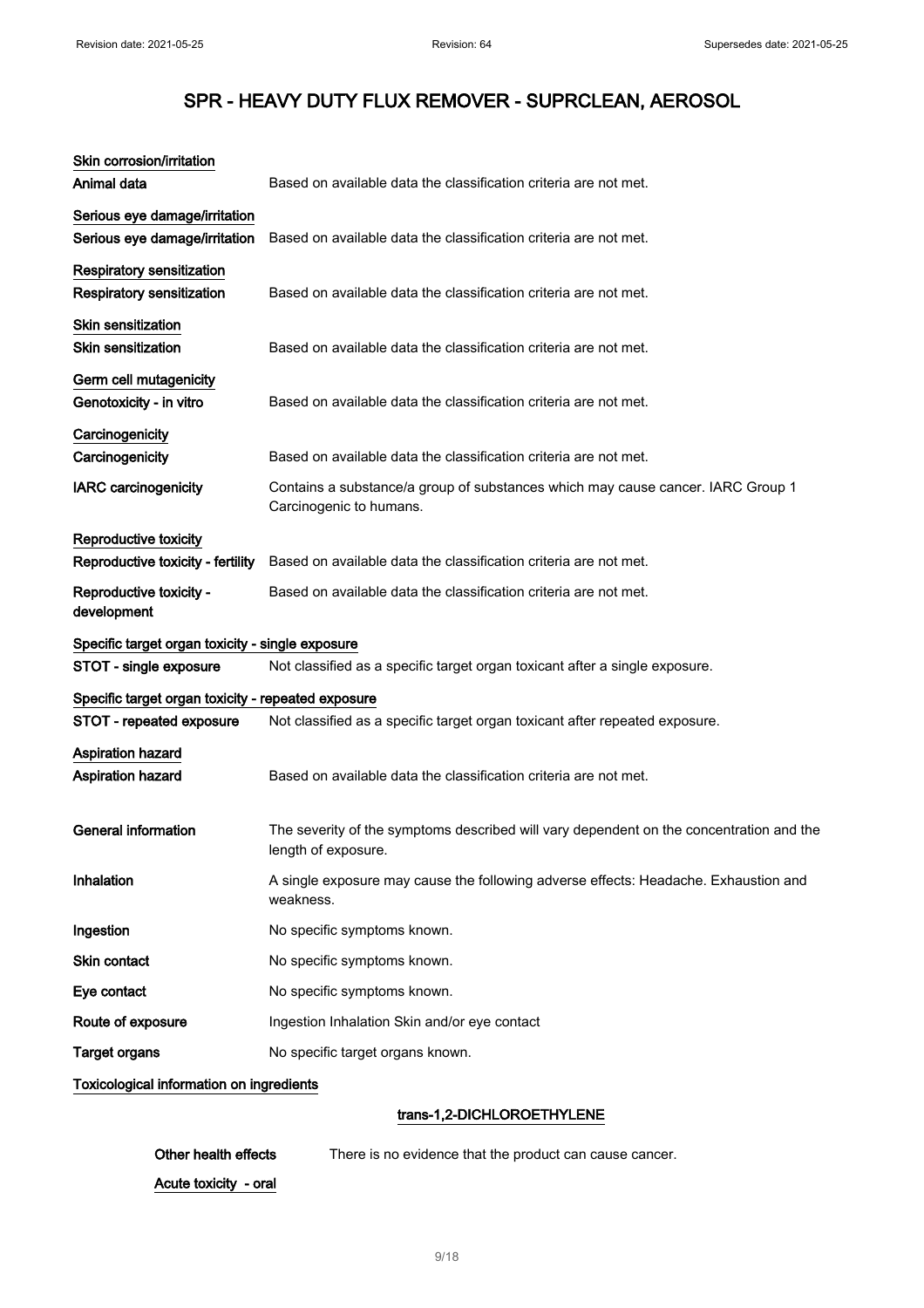| Acute toxicity oral (LD <sub>50</sub><br>mg/kg)            | 7,902.0                                                                     |
|------------------------------------------------------------|-----------------------------------------------------------------------------|
| <b>Species</b>                                             | Rat                                                                         |
| ATE oral (mg/kg)                                           | 7,902.0                                                                     |
| Acute toxicity - dermal                                    |                                                                             |
| Acute toxicity dermal (LD <sub>50</sub> 5,000.0<br>mg/kg)  |                                                                             |
| <b>Species</b>                                             | Rat                                                                         |
| ATE dermal (mg/kg)                                         | 5,000.0                                                                     |
| Acute toxicity - inhalation                                |                                                                             |
| <b>ATE inhalation (vapours</b><br>mg/l)                    | 11.0                                                                        |
| Skin corrosion/irritation                                  |                                                                             |
| Skin corrosion/irritation                                  | Prolonged and frequent contact may cause redness and irritation.            |
| Animal data                                                | Slightly irritating. Rabbit                                                 |
| Serious eye damage/irritation                              |                                                                             |
| Serious eye<br>damage/irritation                           | Supplier's information. Rabbit 500 mg 24 hours Causes mild skin irritation. |
| Respiratory sensitization                                  |                                                                             |
| <b>Respiratory sensitization</b>                           | No specific test data are available.                                        |
| Skin sensitization                                         |                                                                             |
| <b>Skin sensitization</b>                                  | No specific test data are available.                                        |
| Germ cell mutagenicity                                     |                                                                             |
| Genotoxicity - in vitro                                    | This substance has no evidence of mutagenic properties.                     |
| Genotoxicity - in vivo                                     | This substance has no evidence of mutagenic properties.                     |
| Carcinogenicity                                            |                                                                             |
| Carcinogenicity                                            | No specific test data are available.                                        |
| Specific target organ toxicity - single exposure           |                                                                             |
| STOT - single exposure                                     | NOAEL Not available.                                                        |
| Specific target organ toxicity - repeated exposure         |                                                                             |
| STOT - repeated exposure NOAEL 16 mg/l, 90 days            |                                                                             |
| <b>Target organs</b>                                       | Endocrine system Liver Kidneys Bladder Respiratory tract                    |
|                                                            | HFC-134a Tetrafluoroethane                                                  |
| Other health effects                                       | There is no evidence that the product can cause cancer.                     |
| Acute toxicity - inhalation                                |                                                                             |
| Acute toxicity inhalation<br>(LC <sub>50</sub> gases ppmV) | 567,000.0                                                                   |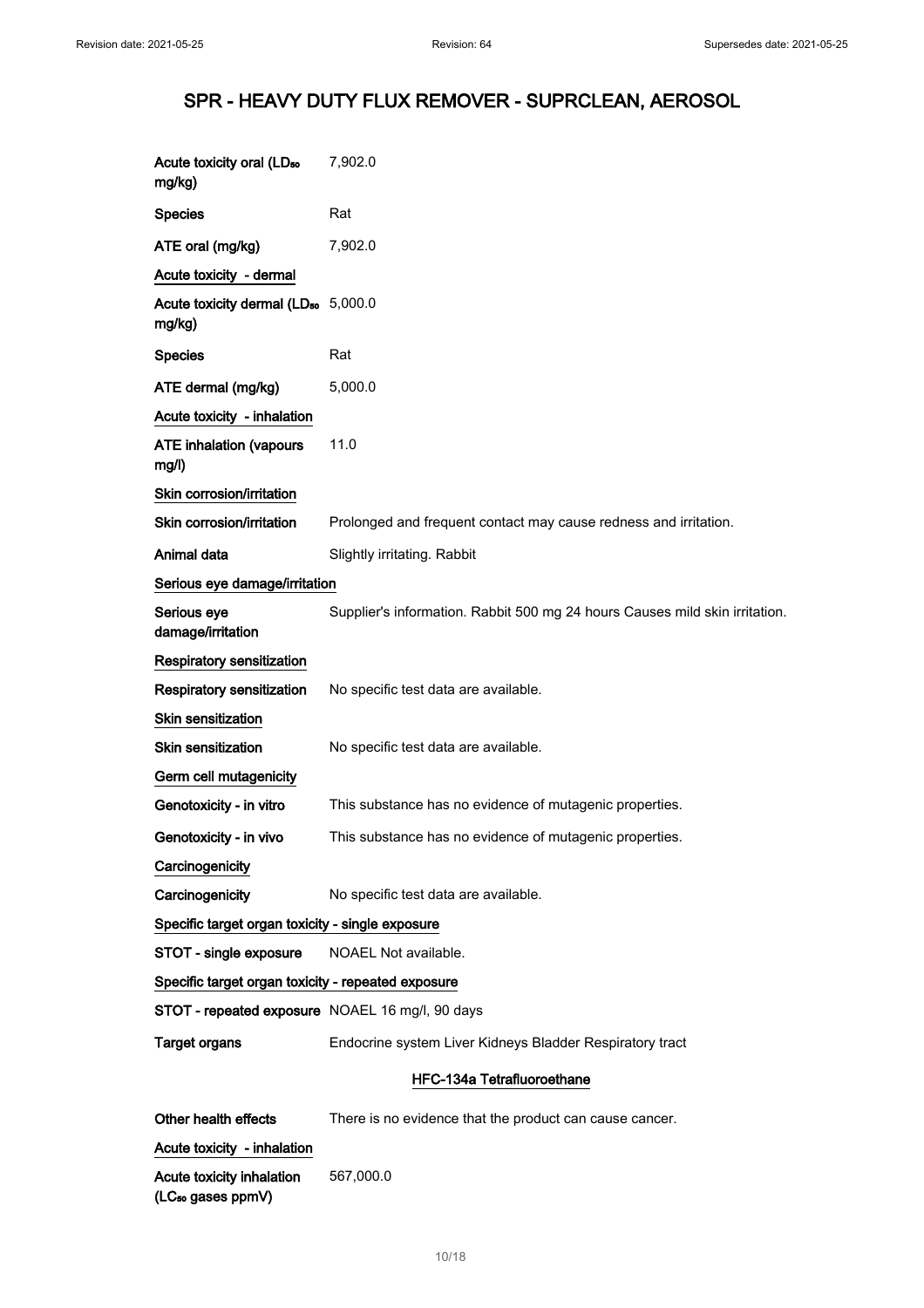| <b>Species</b>                                               | Rat                                                                                            |
|--------------------------------------------------------------|------------------------------------------------------------------------------------------------|
| <b>ATE inhalation (gases</b><br>ppmV)                        | 567,000.0                                                                                      |
|                                                              |                                                                                                |
| Inhalation                                                   | Vapours irritate the respiratory system. May cause coughing and difficulties in<br>breathing.  |
| Ingestion                                                    | May cause stomach pain or vomiting. May cause nausea, headache, dizziness and<br>intoxication. |
| Skin contact                                                 | May cause allergic contact eczema. Contact with liquid form may cause frostbite.               |
| Eye contact                                                  | May cause temporary eye irritation.                                                            |
|                                                              | 1,1,1,2,2,3,4,5,5,5-decafluoropentane                                                          |
| Acute toxicity - oral                                        |                                                                                                |
| Acute toxicity oral (LD <sub>50</sub><br>mg/kg)              | 5,000.0                                                                                        |
| <b>Species</b>                                               | Rat                                                                                            |
| ATE oral (mg/kg)                                             | 5,000.0                                                                                        |
| Acute toxicity - dermal                                      |                                                                                                |
| Acute toxicity dermal (LD <sub>50</sub> 5,000.0<br>mg/kg)    |                                                                                                |
| <b>Species</b>                                               | Rat                                                                                            |
| ATE dermal (mg/kg)                                           | 5,000.0                                                                                        |
| Acute toxicity - inhalation                                  |                                                                                                |
| Acute toxicity inhalation<br>(LC <sub>50</sub> vapours mg/l) | 114.0                                                                                          |
| <b>Species</b>                                               | Rat                                                                                            |
| <b>ATE inhalation (vapours</b><br>mg/l)                      | 114.0                                                                                          |
| Skin corrosion/irritation                                    |                                                                                                |
| Animal data                                                  | Not irritating. Rabbit                                                                         |
| Human skin model test                                        | Data lacking.                                                                                  |
| Extreme pH                                                   | Not applicable. Not corrosive to skin.                                                         |
| Serious eye damage/irritation                                |                                                                                                |
| Serious eye<br>damage/irritation                             | Not irritating. Rabbit                                                                         |
| Respiratory sensitization                                    |                                                                                                |
| Respiratory sensitization                                    | Data lacking.                                                                                  |
| <b>Skin sensitization</b>                                    |                                                                                                |
| Skin sensitization                                           | Not sensitising. - Guinea pig: Not sensitising.                                                |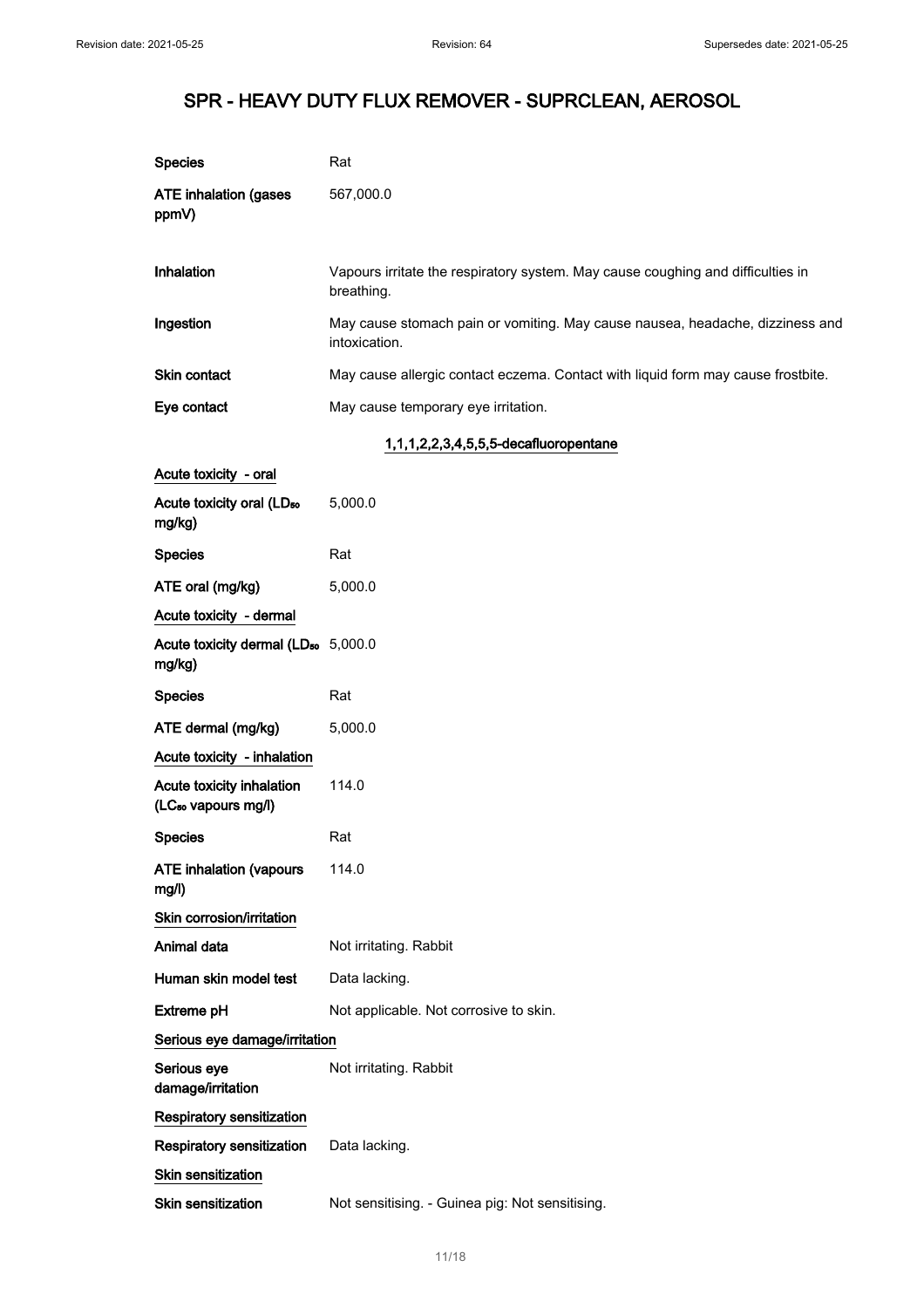| Germ cell mutagenicity                                       |                                                                                                                       |  |  |
|--------------------------------------------------------------|-----------------------------------------------------------------------------------------------------------------------|--|--|
| Genotoxicity - in vitro                                      | This substance has no evidence of mutagenic properties.                                                               |  |  |
| Genotoxicity - in vivo                                       | This substance has no evidence of mutagenic properties.                                                               |  |  |
| Carcinogenicity                                              |                                                                                                                       |  |  |
| Carcinogenicity                                              | Does not contain any substances known to be carcinogenic.                                                             |  |  |
| <b>IARC</b> carcinogenicity                                  | Not listed.                                                                                                           |  |  |
| Reproductive toxicity                                        |                                                                                                                       |  |  |
| Reproductive toxicity -<br>fertility                         | No evidence of reproductive toxicity in animal studies.                                                               |  |  |
|                                                              |                                                                                                                       |  |  |
| Skin contact                                                 | Skin irritation should not occur when used as recommended. May cause defatting<br>of the skin but is not an irritant. |  |  |
| Eye contact                                                  | May cause eye irritation.                                                                                             |  |  |
| Acute and chronic health<br>hazards                          | There is no evidence that the product can cause cancer.                                                               |  |  |
|                                                              | <b>ETHANOL</b>                                                                                                        |  |  |
| Acute toxicity - inhalation                                  |                                                                                                                       |  |  |
| Acute toxicity inhalation<br>(LC <sub>50</sub> vapours mg/l) | 20,000.0                                                                                                              |  |  |
| <b>ATE inhalation (vapours</b><br>mg/l)                      | 20,000.0                                                                                                              |  |  |
|                                                              | <b>METHANOL</b>                                                                                                       |  |  |
| Acute toxicity - oral                                        |                                                                                                                       |  |  |
| Notes (oral LD <sub>50</sub> )                               | Acute Tox. 3 - H301 Toxic if swallowed.                                                                               |  |  |
| ATE oral (mg/kg)                                             | 100.0                                                                                                                 |  |  |
| Acute toxicity - dermal                                      |                                                                                                                       |  |  |
| Notes (dermal LD <sub>50</sub> )                             | Acute Tox. 3 - H311 Toxic in contact with skin.                                                                       |  |  |
| ATE dermal (mg/kg)                                           | 300.0                                                                                                                 |  |  |
| Acute toxicity - inhalation                                  |                                                                                                                       |  |  |
| Notes (inhalation LC <sub>50</sub> )                         | Acute Tox. 3 - H331 Toxic if inhaled.                                                                                 |  |  |
| <b>ATE inhalation (vapours</b><br>mg/l)                      | 3.0                                                                                                                   |  |  |
| <b>ATE</b> inhalation<br>(dusts/mists mg/l)                  | 0.5                                                                                                                   |  |  |
| Skin corrosion/irritation                                    |                                                                                                                       |  |  |
| Animal data                                                  | Based on available data the classification criteria are not met.                                                      |  |  |
| Serious eye damage/irritation                                |                                                                                                                       |  |  |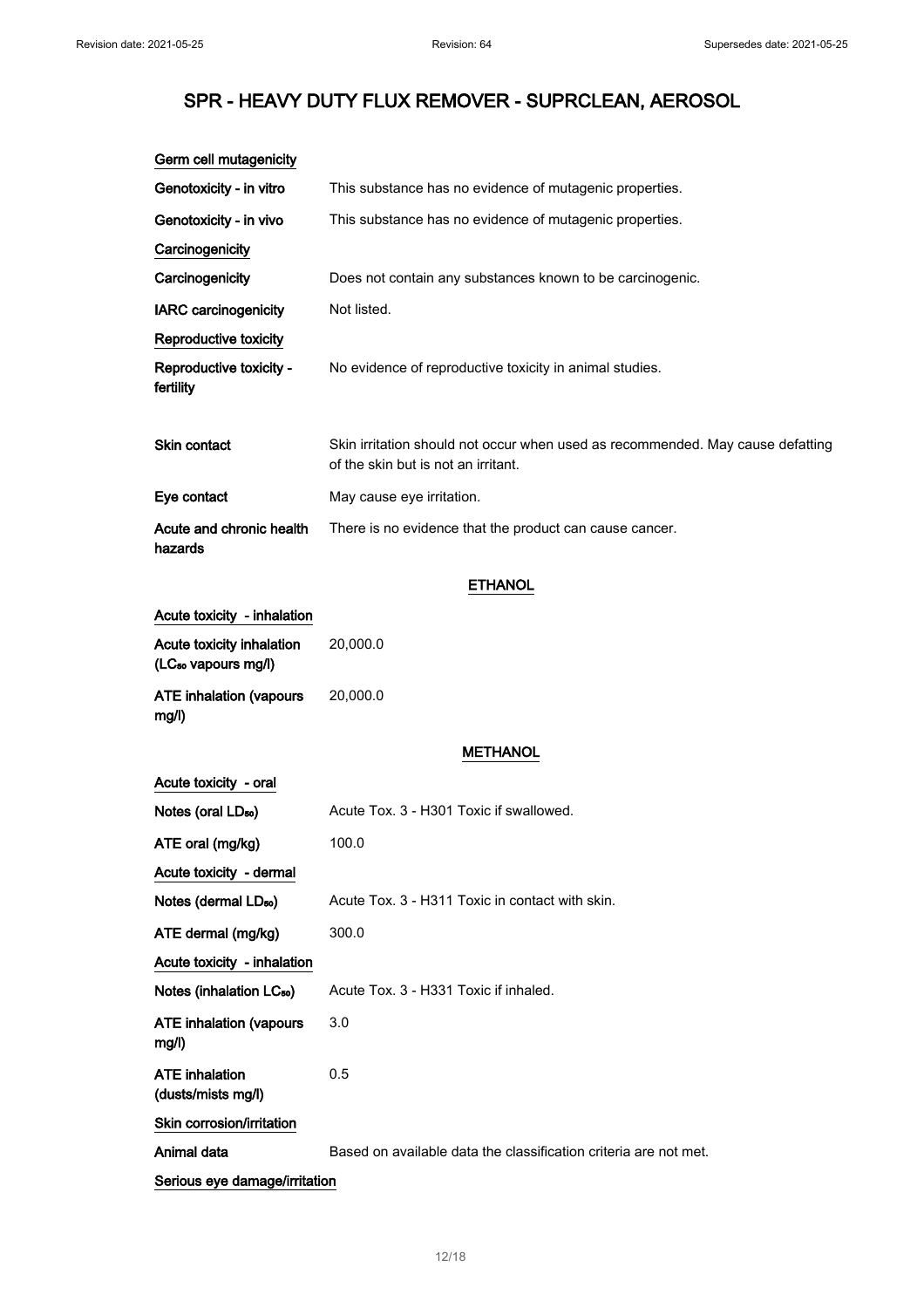| Serious eye<br>damage/irritation                   | Based on available data the classification criteria are not met.                                                                                                 |
|----------------------------------------------------|------------------------------------------------------------------------------------------------------------------------------------------------------------------|
| <b>Respiratory sensitization</b>                   |                                                                                                                                                                  |
| Respiratory sensitization                          | Based on available data the classification criteria are not met.                                                                                                 |
| Skin sensitization                                 |                                                                                                                                                                  |
| <b>Skin sensitization</b>                          | Based on available data the classification criteria are not met.                                                                                                 |
| Germ cell mutagenicity                             |                                                                                                                                                                  |
| Genotoxicity - in vitro                            | Based on available data the classification criteria are not met.                                                                                                 |
| Carcinogenicity                                    |                                                                                                                                                                  |
| Carcinogenicity                                    | Based on available data the classification criteria are not met.                                                                                                 |
| <b>IARC carcinogenicity</b>                        | None of the ingredients are listed or exempt.                                                                                                                    |
| Reproductive toxicity                              |                                                                                                                                                                  |
| Reproductive toxicity -<br>fertility               | Based on available data the classification criteria are not met.                                                                                                 |
| Reproductive toxicity -<br>development             | Based on available data the classification criteria are not met.                                                                                                 |
| Specific target organ toxicity - single exposure   |                                                                                                                                                                  |
| STOT - single exposure                             | STOT SE 1 - H370 Causes damage to organs.                                                                                                                        |
| Specific target organ toxicity - repeated exposure |                                                                                                                                                                  |
|                                                    | STOT - repeated exposure Not classified as a specific target organ toxicant after repeated exposure.                                                             |
| Aspiration hazard                                  |                                                                                                                                                                  |
| Aspiration hazard                                  | Based on available data the classification criteria are not met.                                                                                                 |
|                                                    |                                                                                                                                                                  |
| <b>General information</b>                         | The severity of the symptoms described will vary dependent on the concentration<br>and the length of exposure.                                                   |
| Inhalation                                         | A single exposure may cause the following adverse effects: Drowsiness, dizziness,<br>disorientation, vertigo. Unconsciousness. High concentrations may be fatal. |
| Ingestion                                          | May cause stomach pain or vomiting. May cause severe internal injury.                                                                                            |
| <b>Skin contact</b>                                | A single exposure may cause the following adverse effects: Pain.                                                                                                 |
| Eye contact                                        | No specific symptoms known.                                                                                                                                      |
| Route of exposure                                  | Ingestion Inhalation Skin and/or eye contact                                                                                                                     |
| <b>Target organs</b>                               | No specific target organs known.                                                                                                                                 |
|                                                    | <b>ISOBUTYL METHYL KETONE</b>                                                                                                                                    |

### **Carcinogenicity**

IARC carcinogenicity IARC Group 2B Possibly carcinogenic to humans.

12. Ecological information

Ecological information on ingredients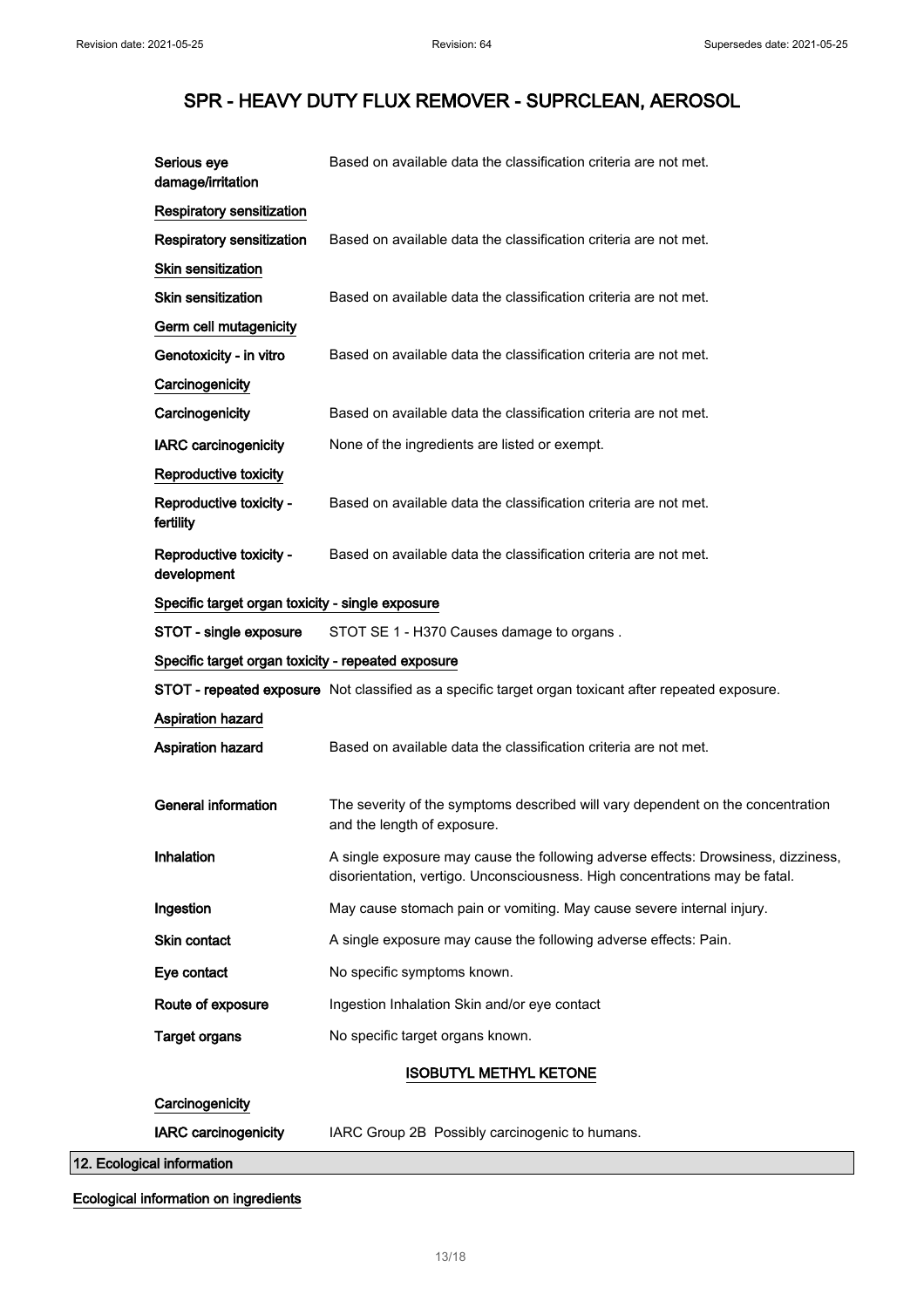### trans-1,2-DICHLOROETHYLENE

|                 | Ecotoxicity                               | Harmful to aquatic life. May cause long lasting harmful effects to aquatic life.                                                   |
|-----------------|-------------------------------------------|------------------------------------------------------------------------------------------------------------------------------------|
|                 |                                           | 1,1,1,2,2,3,4,5,5,5-decafluoropentane                                                                                              |
|                 | Ecotoxicity                               | It is unlikely that the substance will dissolve in water in amounts big enough to have<br>a toxic effect on fish and daphnies.     |
|                 |                                           | <b>METHANOL</b>                                                                                                                    |
|                 | Ecotoxicity                               | Not regarded as dangerous for the environment. However, large or frequent spills<br>may have hazardous effects on the environment. |
| <b>Toxicity</b> |                                           | Aquatic Chronic 3 - H412 Harmful to aquatic life with long lasting effects.                                                        |
|                 | Ecological information on ingredients     |                                                                                                                                    |
|                 |                                           | trans-1,2-DICHLOROETHYLENE                                                                                                         |
|                 | Acute aquatic toxicity                    |                                                                                                                                    |
|                 | Acute toxicity - fish                     | LC <sub>50</sub> , 96 hours: 135 mg/l, Fish                                                                                        |
|                 | Acute toxicity - aquatic<br>invertebrates | EC <sub>50</sub> , 48 hours: 220 mg/l, Daphnia magna                                                                               |
|                 | Acute toxicity - aquatic<br>plants        | LC <sub>50</sub> , 72 hours: 36.36 mg/l, Pseudokirchneriella subcapitata                                                           |
|                 | Chronic aquatic toxicity                  |                                                                                                                                    |
|                 | life stage                                | Chronic toxicity - fish early NOEC, 48 hours: 110,000 mg/l, Daphnia magna                                                          |
|                 |                                           | HFC-134a Tetrafluoroethane                                                                                                         |
|                 | Acute aquatic toxicity                    |                                                                                                                                    |
|                 | Acute toxicity - fish                     | LC <sub>50</sub> , 96 hours: 450 mg/l, Fish                                                                                        |
|                 | Acute toxicity - aquatic<br>invertebrates | EC <sub>50</sub> , 48 hours: 980 mg/l, Daphnia magna                                                                               |
|                 | 1,1,1,2,2,3,4,5,5,5-decafluoropentane     |                                                                                                                                    |
|                 | Acute aquatic toxicity                    |                                                                                                                                    |
|                 | Acute toxicity - fish                     | LC <sub>50</sub> , 96 hours: 13.9 mg/l, Oncorhynchus mykiss (Rainbow trout)                                                        |
|                 | Acute toxicity - aquatic<br>invertebrates | LC <sub>50</sub> , 48 hours: 11.7 mg/l, Daphnia magna                                                                              |
|                 | Acute toxicity - aquatic<br>plants        | $EC_{50}$ , 72 hours: >120 mg/l, Algae                                                                                             |
|                 |                                           | <b>ETHANOL</b>                                                                                                                     |
|                 | Acute aquatic toxicity                    |                                                                                                                                    |
|                 | Acute toxicity - fish                     | LC <sub>50</sub> , 96 hours: >10,000 mg/l, Fish                                                                                    |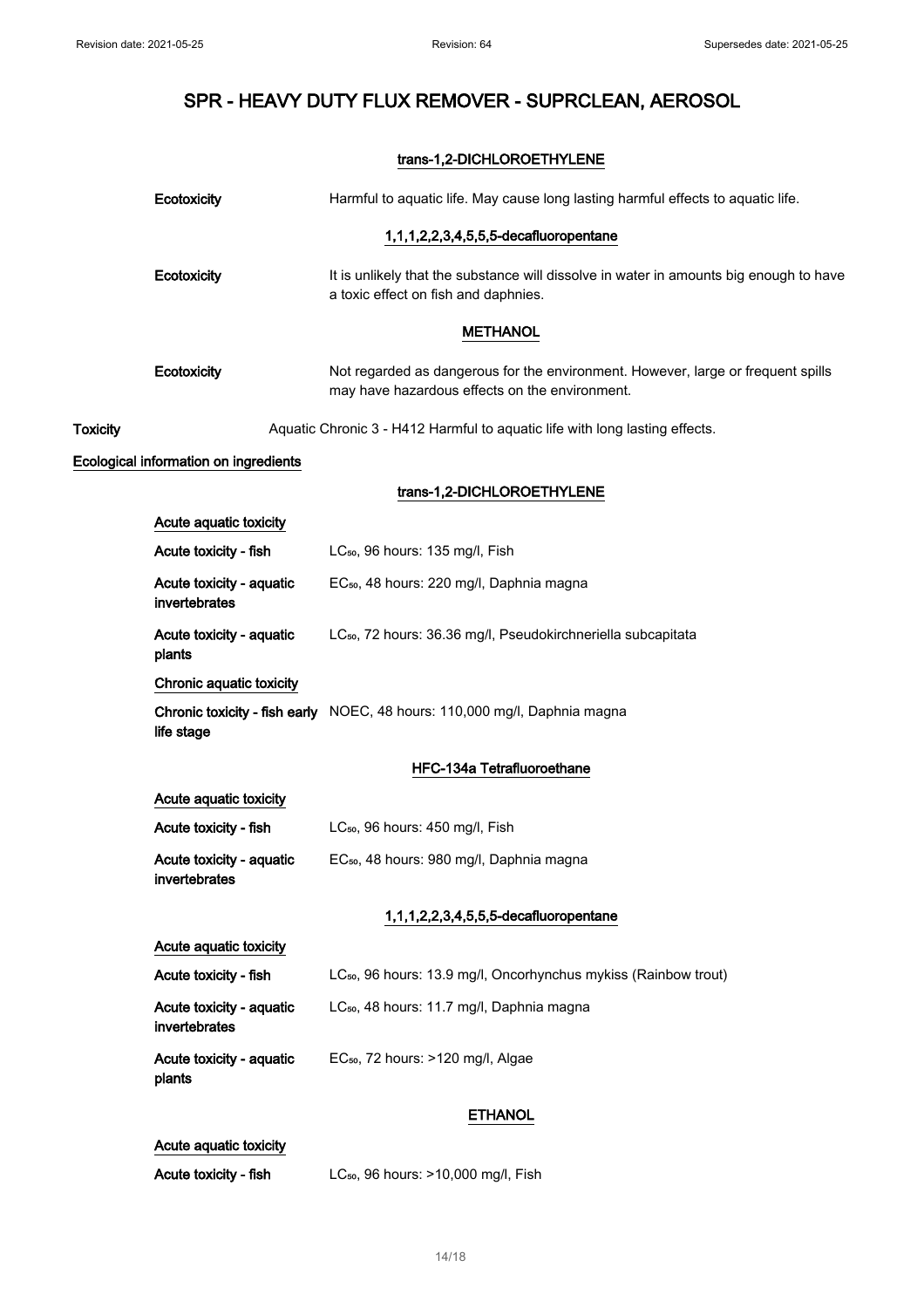| Acute toxicity - aguatic | EC <sub>50</sub> , 48 hours: 7,800 mg/l, Daphnia magna |
|--------------------------|--------------------------------------------------------|
| invertebrates            |                                                        |
|                          |                                                        |

Acute toxicity - aquatic plants , 96 hours: 1000 mg/l, Freshwater algae

#### **METHANOL**

| <b>Toxicity</b>                           | Based on available data the classification criteria are not met.              |
|-------------------------------------------|-------------------------------------------------------------------------------|
| Acute aguatic toxicity                    |                                                                               |
| Acute toxicity - fish                     | LC <sub>50</sub> , 96 hours: >100 mg/l, Pimephales promelas (Fat-head Minnow) |
| Acute toxicity - aquatic<br>invertebrates | EC <sub>50</sub> , 48 hours: >10000 mg/l, Daphnia magna                       |

Persistence and degradability

Persistence and degradability The degradability of the product is not known.

#### Ecological information on ingredients

### trans-1,2-DICHLOROETHYLENE

|                                       | Biodegradation                   | Not readily biodegradable.<br>Method: OECD Test Guideline 301D                                        |
|---------------------------------------|----------------------------------|-------------------------------------------------------------------------------------------------------|
|                                       |                                  | <b>ETHANOL</b>                                                                                        |
|                                       | Persistence and<br>degradability | The product is expected to be biodegradable.                                                          |
|                                       |                                  | <b>METHANOL</b>                                                                                       |
|                                       | Persistence and<br>degradability | The degradability of the product is not known.                                                        |
|                                       | <b>Bioaccumulative potential</b> |                                                                                                       |
| <b>Bioaccumulative potential</b>      |                                  | No data available on bioaccumulation.                                                                 |
| <b>Partition coefficient</b>          |                                  | No information available.                                                                             |
| Ecological information on ingredients |                                  |                                                                                                       |
|                                       |                                  | trans-1,2-DICHLOROETHYLENE                                                                            |
|                                       | <b>Bioaccumulative potential</b> | Bioaccumulation is unlikely to be significant because of the low water-solubility of<br>this product. |
| <b>Partition coefficient</b>          |                                  | log Pow: 2.06                                                                                         |
|                                       |                                  | HFC-134a Tetrafluoroethane                                                                            |
|                                       | <b>Partition coefficient</b>     | Pow: 1.06                                                                                             |
|                                       |                                  | 1,1,1,2,2,3,4,5,5,5-decafluoropentane                                                                 |
|                                       | <b>Bioaccumulative potential</b> | Bioaccumulation is unlikely to be significant because of the low water-solubility of<br>this product. |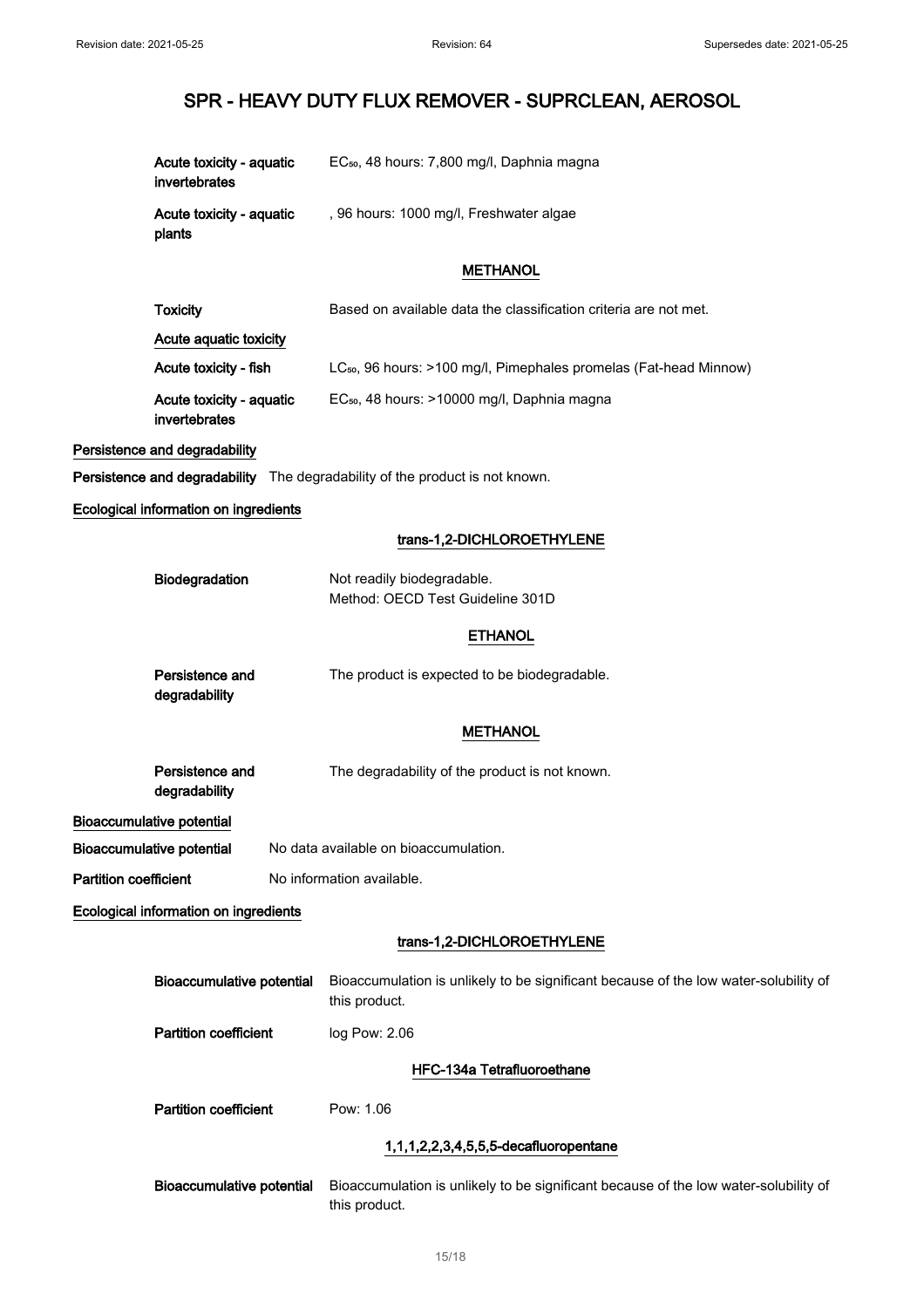|                            | <b>Partition coefficient</b>          |                                                                                                                                                                                                                                                                                                                                                                                                                                                                                                                           | Pow: 2.7                                                        |
|----------------------------|---------------------------------------|---------------------------------------------------------------------------------------------------------------------------------------------------------------------------------------------------------------------------------------------------------------------------------------------------------------------------------------------------------------------------------------------------------------------------------------------------------------------------------------------------------------------------|-----------------------------------------------------------------|
|                            |                                       |                                                                                                                                                                                                                                                                                                                                                                                                                                                                                                                           | <b>ETHANOL</b>                                                  |
|                            | <b>Bioaccumulative potential</b>      |                                                                                                                                                                                                                                                                                                                                                                                                                                                                                                                           | Bioaccumulation is unlikely.                                    |
|                            | <b>Partition coefficient</b>          |                                                                                                                                                                                                                                                                                                                                                                                                                                                                                                                           | No information available.                                       |
|                            |                                       |                                                                                                                                                                                                                                                                                                                                                                                                                                                                                                                           | <b>METHANOL</b>                                                 |
|                            |                                       |                                                                                                                                                                                                                                                                                                                                                                                                                                                                                                                           | Bioaccumulative potential No data available on bioaccumulation. |
|                            | <b>Partition coefficient</b>          |                                                                                                                                                                                                                                                                                                                                                                                                                                                                                                                           | $: -0.77$                                                       |
| Mobility in soil           |                                       |                                                                                                                                                                                                                                                                                                                                                                                                                                                                                                                           |                                                                 |
| <b>Mobility</b>            |                                       | No data available.                                                                                                                                                                                                                                                                                                                                                                                                                                                                                                        |                                                                 |
|                            | Ecological information on ingredients |                                                                                                                                                                                                                                                                                                                                                                                                                                                                                                                           |                                                                 |
|                            |                                       |                                                                                                                                                                                                                                                                                                                                                                                                                                                                                                                           | trans-1,2-DICHLOROETHYLENE                                      |
|                            | <b>Mobility</b>                       |                                                                                                                                                                                                                                                                                                                                                                                                                                                                                                                           | The product has poor water-solubility.                          |
|                            |                                       |                                                                                                                                                                                                                                                                                                                                                                                                                                                                                                                           | <b>ETHANOL</b>                                                  |
|                            | <b>Mobility</b>                       |                                                                                                                                                                                                                                                                                                                                                                                                                                                                                                                           | The product is soluble in water.                                |
|                            |                                       |                                                                                                                                                                                                                                                                                                                                                                                                                                                                                                                           | <b>METHANOL</b>                                                 |
|                            | <b>Mobility</b>                       |                                                                                                                                                                                                                                                                                                                                                                                                                                                                                                                           | No data available.                                              |
| Other adverse effects      |                                       |                                                                                                                                                                                                                                                                                                                                                                                                                                                                                                                           |                                                                 |
| Other adverse effects      |                                       | None known.                                                                                                                                                                                                                                                                                                                                                                                                                                                                                                               |                                                                 |
|                            | Ecological information on ingredients |                                                                                                                                                                                                                                                                                                                                                                                                                                                                                                                           |                                                                 |
|                            |                                       |                                                                                                                                                                                                                                                                                                                                                                                                                                                                                                                           | <b>METHANOL</b>                                                 |
|                            | Other adverse effects                 |                                                                                                                                                                                                                                                                                                                                                                                                                                                                                                                           | None known.                                                     |
|                            | 13. Disposal considerations           |                                                                                                                                                                                                                                                                                                                                                                                                                                                                                                                           |                                                                 |
|                            | Waste treatment methods               |                                                                                                                                                                                                                                                                                                                                                                                                                                                                                                                           |                                                                 |
| <b>General information</b> |                                       | The generation of waste should be minimized or avoided wherever possible. Reuse or recycle<br>products wherever possible. This material and its container must be disposed of in a safe<br>way. When handling waste, the safety precautions applying to handling of the product should<br>be considered. Care should be taken when handling emptied containers that have not been<br>thoroughly cleaned or rinsed out. Empty containers or liners may retain some product<br>residues and hence be potentially hazardous. |                                                                 |
| <b>Disposal methods</b>    |                                       | Do not empty into drains. Dispose of surplus products and those that cannot be recycled via a<br>licensed waste disposal contractor. Waste, residues, empty containers, discarded work<br>clothes and contaminated cleaning materials should be collected in designated containers,<br>labeled with their contents. Incineration or landfill should only be considered when recycling is<br>not feasible.                                                                                                                 |                                                                 |
|                            | 14. Transport information             |                                                                                                                                                                                                                                                                                                                                                                                                                                                                                                                           |                                                                 |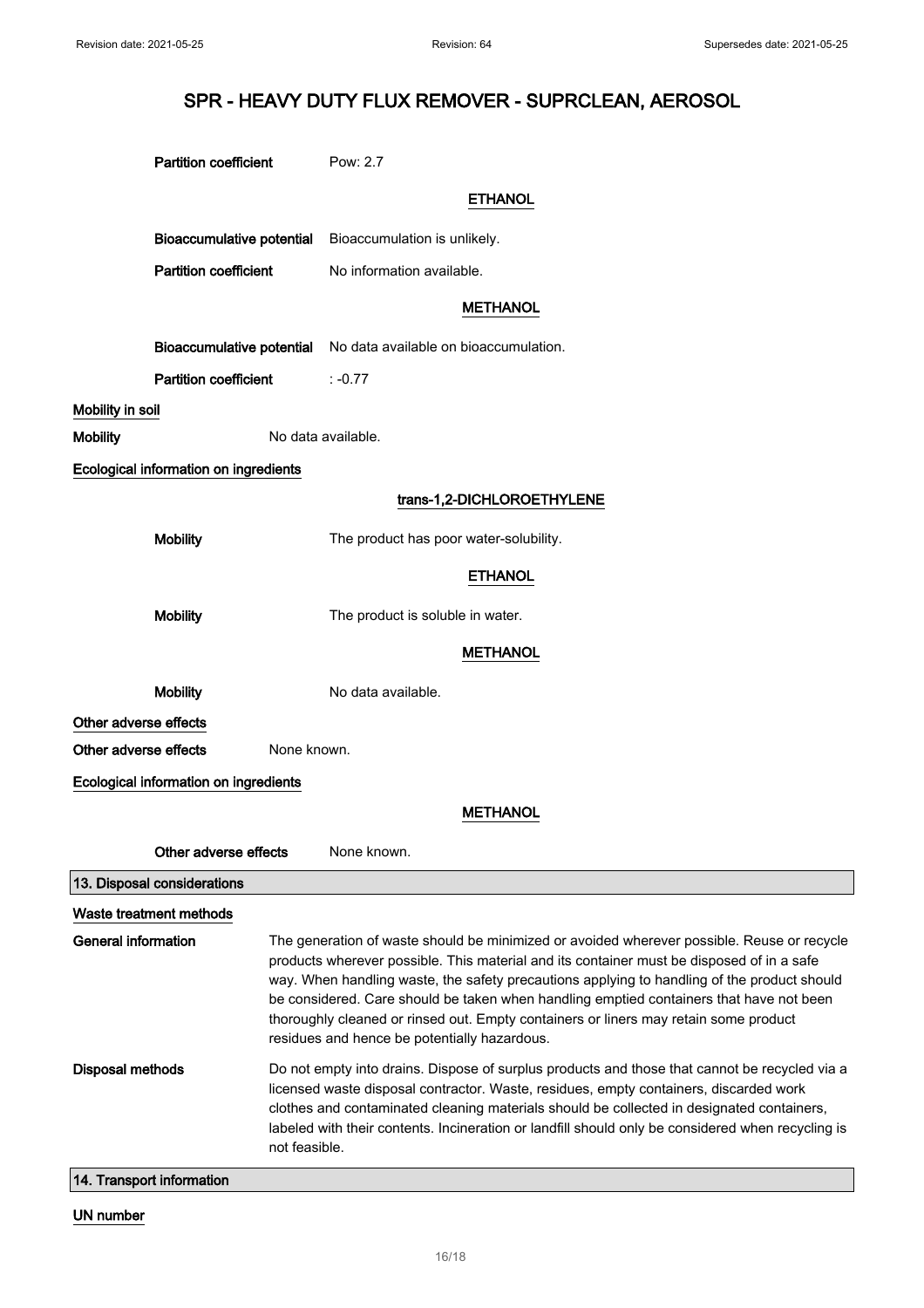| UN No. (IMDG)                 | 1950                                                                              |
|-------------------------------|-----------------------------------------------------------------------------------|
| UN No. (ICAO)                 | 1950                                                                              |
| UN proper shipping name       |                                                                                   |
| Proper shipping name (TDG)    | <b>LIMITED QUANTITY</b>                                                           |
|                               | Proper shipping name (IMDG) UN1950 AEROSOLS, NON-FLAMMABLE, 2.2, LIMITED QUANTITY |
| Proper shipping name (ICAO)   | UN1950 AEROSOLS, NON-FLAMMABLE, 2.2, LIMITED QUANTITY                             |
| Proper shipping name (DOT)    | <b>LIMITED QUANTITY</b>                                                           |
| Transport hazard class(es)    |                                                                                   |
| <b>IMDG class</b>             | <b>2.2 LIMITED QUANTITY</b>                                                       |
| <b>ICAO class/division</b>    | <b>2.2 LIMITED QUANTITY</b>                                                       |
| ICAO subsidiary risk          | N/A                                                                               |
| Packing group                 |                                                                                   |
| Packing group (International) | No information required.                                                          |
| TDG packing group             | N/A                                                                               |
| <b>IMDG packing group</b>     | N/A                                                                               |
| ICAO packing group            | N/A                                                                               |
| DOT packing group             | N/A                                                                               |
|                               |                                                                                   |

### Environmental hazards

Environmentally hazardous substance/marine pollutant No.

### Special precautions for user

Not applicable. No information required.

**Transport in bulk according to** Not applicable. No information required. Annex II of MARPOL 73/78 and the IBC Code

### 15. Regulatory information

#### Inventories

Canada – DSL/NDSL All the ingredients are listed or exempt. DSL **ETHANOL** 

**DSL** 

trans-1,2-DICHLOROETHYLENE DSL

1,1,1,2,2,3,4,5,5,5-decafluoropentane DSL

US - TSCA Present.